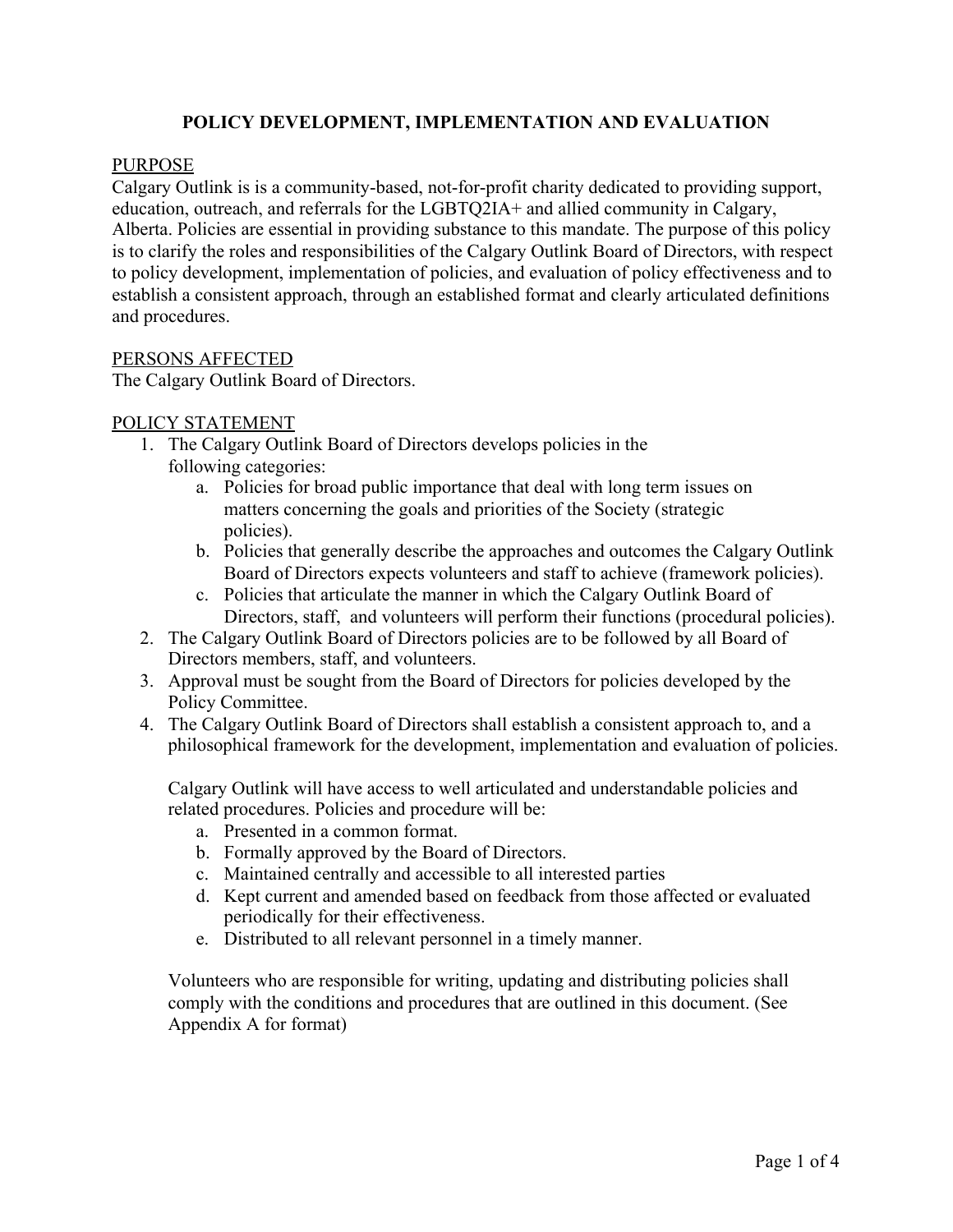## RESPONSIBILITIES

It is the responsibility of the Calgary Outlink Board of Directors to:

- a. Consider key issues for Society policies and direct action to create policy recommendations.
- b. Ensure policies address issues within the realm of governance, such as, but not restricted to, legal liability, financial accountability, functions of the Calgary Outlink Board of Directors, and the public image of the Society.
- c. Review policies on a regular basis (minimum biennial) and receive feedback from those affected to ensure continued relevance and effective implementation.
- d. Implement or delegate the implementation for Board of Director policies to those best suited to undertake the implementation.
- e. Maintain policy manual, distribute updated policies, and provide access as required.
- f. Approve all the Calgary Outlink policies.

## **PROCEDURES**

- 1. The Board of Directors may identify needs for policy development, amendment, or deletion, and refer them to the Policy Committee for action.
- 2. The President, the Board of Directors, or the membership may submit requests for policy development, amendment, or deletion to the Board of Directors for consideration.
- 3. The Board of Directors may endorse requests for policy development, amendment, or deletion, and refer them to a Policy Committee for action.
- 4. The Policy Committee may research, revise, and write policies, and presents them to the Board of Directors in proper format as recommendations for consideration.
- 5. The Board of Directors has the authority to approve policies.
- 6. The Board of Directors ensures appropriate distribution of policies, and maintains policy records.

#### REVISION HISTORY

• December 14, 2020: New Policy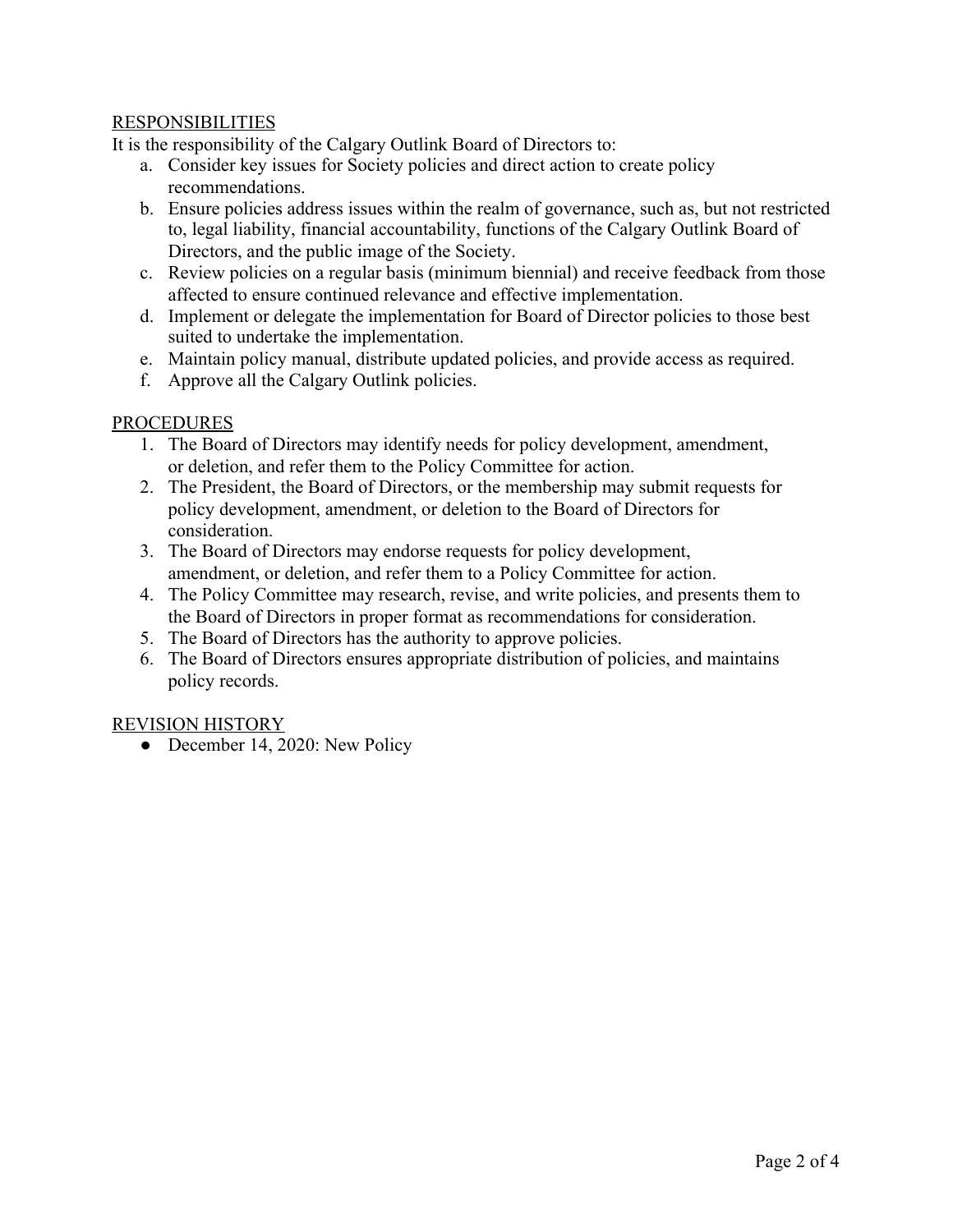# APPENDIX A

#### [ENTER POLICY NAME]

(format instructions – Policy Name – Body Test + Times 12 pt, Bold, Not Italic, Centered)

#### PURPOSE

Describe the reason for the policy including and specific needs being addressed. Two or three sentences are adequate. For example, the purpose statement might begin with the phrase, "this policy establishes..."

#### PERSONS AFFECTED

Define the target audience (i.e. the primary users of the policy). When all members are affected, simply write, "membership."

#### POLICY STATEMENT

Provide a clear and authoritative expression of direction. This is a good place to show the tie to mission, vision, values, and goals. The opening phrase for this section could be for example, "It is the policy of the Calgary Outlink Board of Directors to..."

## **RESPONSIBILITIES**

Provide a short summary of the responsibilities of the individuals involved with the policy and procedure. The specific title of the position is generally used although "membership" can be used when necessary.

#### PROCEDURES

Define and outline the specific actions to be taken to ensure orderly implementation of the policy. The process should be described from the start to finish.

#### **DEFINITIONS**

Provide an explanation of any abbreviation, acronyms, technical terms, and word infrequently used or not consistently understood.

#### **REFERENCES**

Refer to any closely related policies, collective agreement provisions, legislation or other documents that may assist in understanding or applying this policy.

#### REVISION HISTORY

Provide a history of document changes whether they are minor typographical alterations or major amendments.